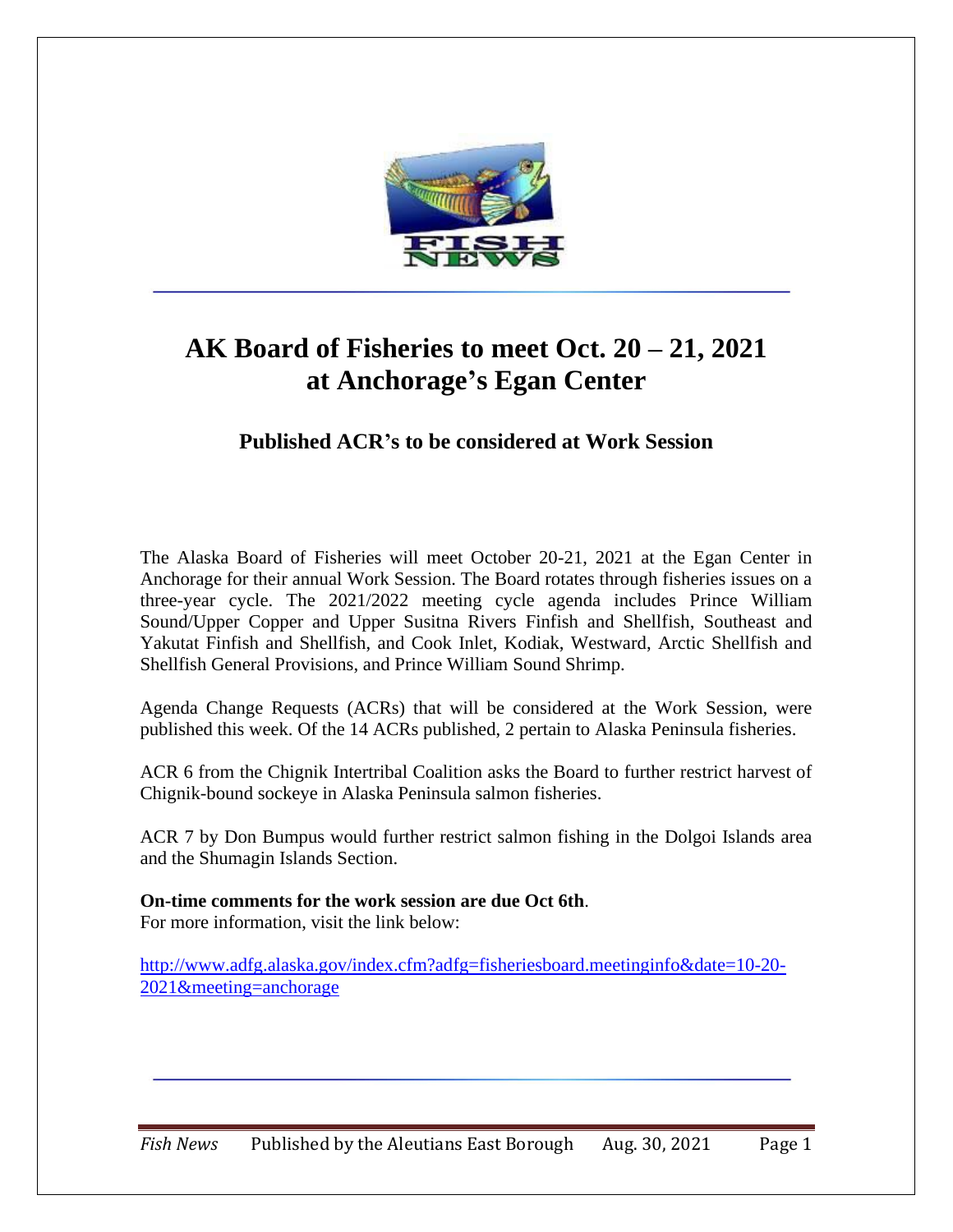

## **WESTERN GULF OF ALASKA PACIFIC COD TAGGING STUDY** Alaska Fisheries Science Center & the Aleutians East Borough



## **Purpose of Study**

Pacific cod (Gadus macrocephalus) is one of the largest groundfish fisheries in Alaska and is also a key predator in the Alaska marine ecosystem. During the winter, Pacific cod aggregate to spawn and at least some portions of the population undergo a large seasonal migration to summer foraging grounds. The primary purpose of this tagging study is to examine the seasonal movements of Pacific cod captured in the western Gulf of Alaska (WGOA) during the spawning season to better understand their connections with the wider Gulf of Alaska (GOA) and eastern Bering Sea (EBS) during the summer when the Alaska Fisheries Science Center (AFSC) bottom trawl surveys are conducted. A secondary purpose of this study is to collect biological information of the Pacific cod population from various fishing locations around the Shumagin Islands to provide data on age structure, length distribution, genetic origin, food habits, and spawning condition of the fish in the region.

### March 2021 tagging

We worked with Captain Kiley Thompson (F/V Decision), a local fisher with detailed knowledge of fishing grounds, to tag Pacific cod with both satellite and conventional tags in the Shumagin and Sanak Island areas (Figure 1) during March 2021. Satellite tags constantly record depth, temperature, and light data when the fish is at liberty. After the tags release from the fish and "pop up" to the surface, the Argos satellite network obtains their location and the data transmitted by the tags can be used



Figure 1. The 8 study areas and numbers of conventional tags released (in parentheses) in the Western Gulf of Alaska. Areas with stars indicate release of 5 satellite tags per area. Yellow crosses denote stationary tag locations.

**Project Co** 

to estimate travel paths of tagged fish. Satellite tags were programmed to pop up after 90, 180, and 365 days. We released 25 satellite tagged Pacific cod and 957 conventionally tagged Pacific cod in 8 subareas of the larger study area (Figure 1). In addition, we collected 155 biological specimens for length, weight, age structure, genetic samples, maturity and stomach content. We collected length and maturity information from 183 fish.

## Summer 2021 Update

By the end of July of 2021, we received locations for 16 satellite tagged fish and 5 conventionally tagged fish (Figure 2). While some tagged fish remained in the release area through June, others moved more than 1000 km to Bristol Bay, the northern Bering Sea, and Russia. These preliminary results indicate that the WGOA and the Bering Sea regions are connected through seasonal migration.



Figure 2. Monthly satellite and conventional tag recovery locations through July 2021 by region (NBS = Northern Bering Sea, EBS = Eastern Bering Sea, AI = Aleutian Islands, and GOA = Gulf of Alaska). White boxes around colored symbols indicate recovery of conventional tags.

#### **Next Steps**

Work is on-going to estimate travel paths for fish that have provided data from satellite tags so far. This will provide information on migration pathways and timing. Additional tagging updates will be provided after the September and March pop-up dates. Information on movement between management regions obtained from this study will be considered by stock assessors and fisheries managers. We anticipate conducting another round of tagging and biological sampling in the WGOA during the next spawning season around March 2022.

| ntacts: | Charlotte Levy, Aleutians East Borough             | clevy@aeboro.org           |
|---------|----------------------------------------------------|----------------------------|
|         | Susanne McDermott, Alaska Fisheries Science Center | susanne.mcdermott@noaa.gov |